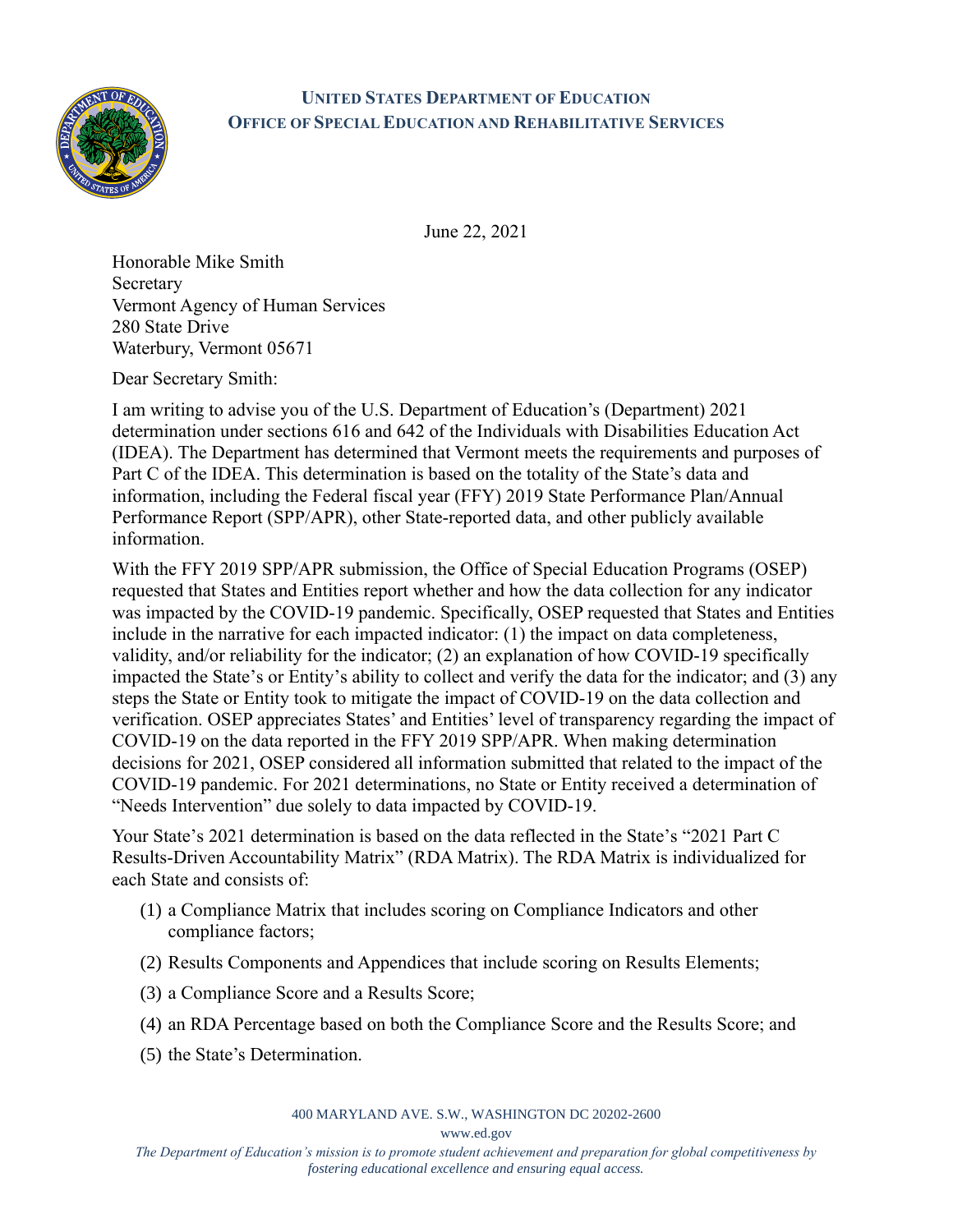The RDA Matrix is further explained in a document, entitled "How the Department Made Determinations under Sections 616(d) and 642 of the Individuals with Disabilities Education Act in 2021: Part C" (HTDMD).

OSEP is continuing to use both results data and compliance data in making the Department's determinations in 2021, as it did for Part C determinations in 2015-2020. (The specifics of the determination procedures and criteria are set forth in the HTDMD and reflected in the RDA Matrix for your State.) For 2021, the Department's IDEA Part C determinations continue to include consideration of each State's Child Outcomes data, which measure how children who receive Part C services are improving functioning in three outcome areas that are critical to school readiness:

- positive social-emotional skills;
- acquisition and use of knowledge and skills (including early language/communication); and
- use of appropriate behaviors to meet their needs.

Specifically, the Department considered the data quality and the child performance levels in each State's Child Outcomes FFY 2019 data.

You may access the results of OSEP's review of your State's SPP/APR and other relevant data by accessing the EMAPS SPP/APR reporting tool using your State-specific log-on information at [https://emaps.ed.gov/suite/.](https://emaps.ed.gov/suite/) When you access your State's SPP/APR on the site, you will find, in Indicators 1 through 10, the OSEP Response to the indicator and any actions that the State is required to take. The actions that the State is required to take are in the "Required Actions" section of the indicator.

It is important for you to review the Introduction to the SPP/APR, which may also include language in the "OSEP Response" and/or "Required Actions" sections.

You will also find all of the following important documents saved as attachments:

- (1) the State's RDA Matrix;
- (2) the HTDMD document;
- (3) a spreadsheet entitled "2021 Data Rubric Part C," which shows how OSEP calculated the State's "Timely and Accurate State-Reported Data" score in the Compliance Matrix; and
- (4) a document entitled "Dispute Resolution 2019-2020," which includes the IDEA section 618 data that OSEP used to calculate the State's "Timely State Complaint Decisions" and "Timely Due Process Hearing Decisions" scores in the Compliance Matrix.

As noted above, the State's 2021 determination is Meets Requirements. A State's 2021 RDA Determination is Meets Requirements if the RDA Percentage is at least 80%, unless the Department has imposed Specific Conditions on the State's last three IDEA Part C grant awards (for FFYs 2018, 2019, and 2020), and those Specific Conditions are in effect at the time of the 2021 determination.

States were required to submit Phase III Year Five of the SSIP by April 1, 2021. OSEP appreciates the State's ongoing work on its SSIP and its efforts to improve results for infants and toddlers with disabilities and their families. We have carefully reviewed and responded to your submission and will provide additional feedback in the upcoming weeks. Additionally, OSEP